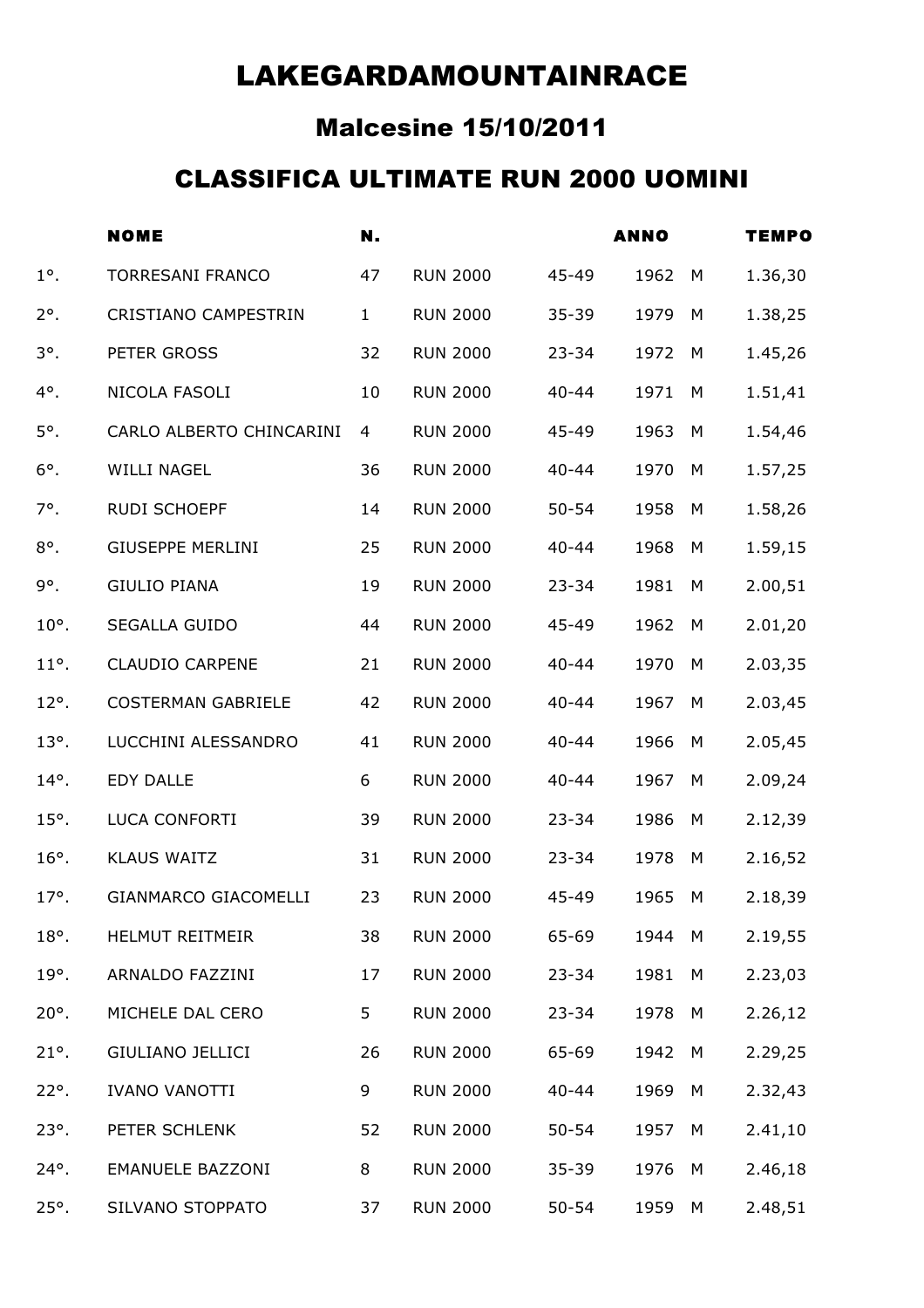#### Malcesine 15/10/2011

#### CLASSIFICA ULTIMATE RUN 2000 DONNE

|               | <b>NOME</b>             | N. |                 | ANNO   | TEMPO |         |  |
|---------------|-------------------------|----|-----------------|--------|-------|---------|--|
| $1^{\circ}$   | <b>BEATRICI LORENZA</b> | 45 | <b>RUN 2000</b> | 1970 F |       | 2.00,00 |  |
| $2^{\circ}$ . | LUISA DANTI             | 33 | <b>RUN 2000</b> | 1969 F |       | 2.28,54 |  |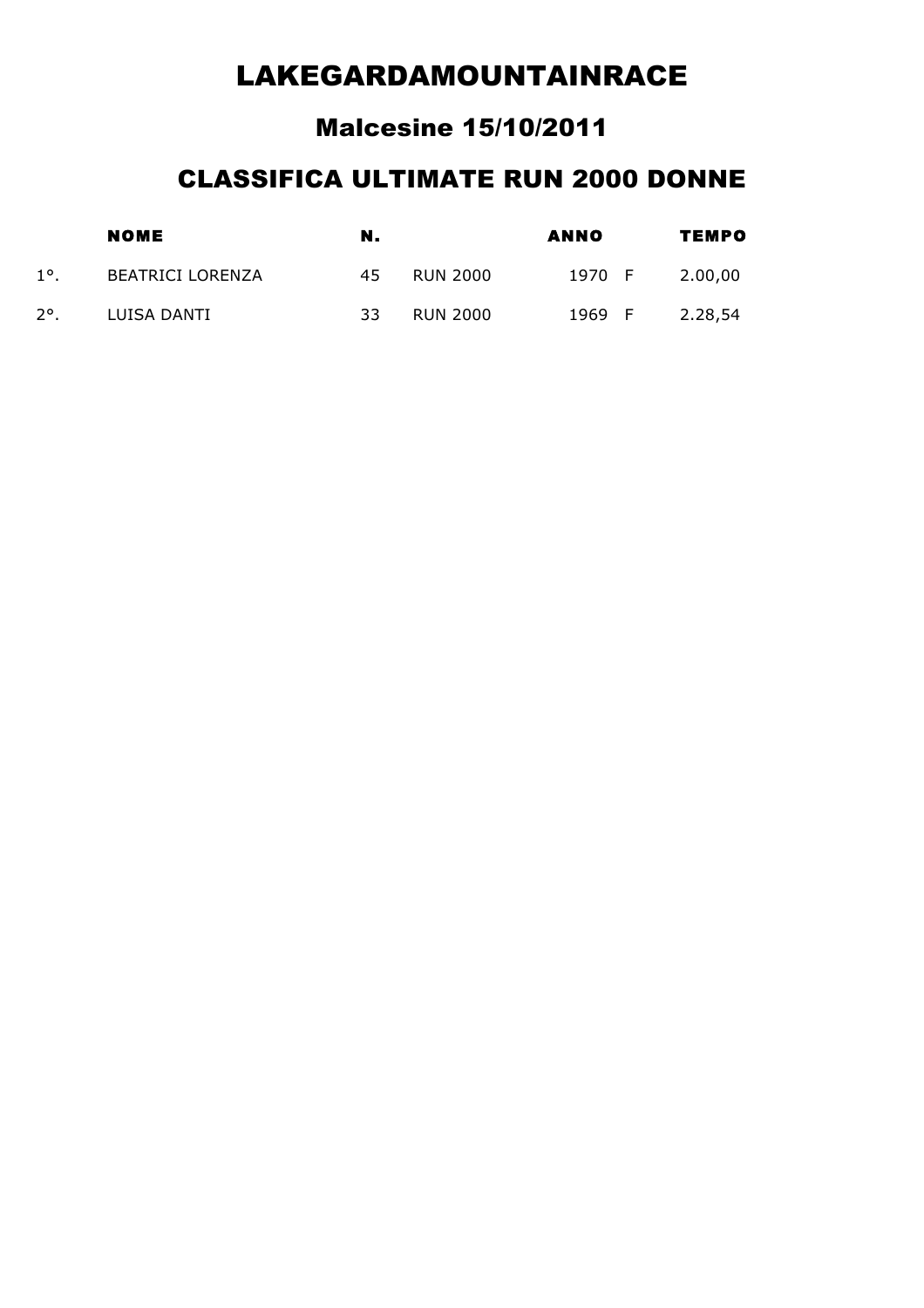# Malcesine 15/10/2011 CLASSIFICA RUNNING 1700 UOMINI

|                 | <b>NOME</b>               | N. |                 | <b>ANNO</b> |   | <b>TEMPO</b> |
|-----------------|---------------------------|----|-----------------|-------------|---|--------------|
| $1^{\circ}$     | CHEMELLI MASSIMILIANO     | 46 | <b>RUN 1700</b> | 1971        | M | 1.16,09      |
| $2^{\circ}$     | <b>MIRKO RIGHELE</b>      | 20 | <b>RUN 1700</b> | 1973        | M | 1.21,17      |
| $3^{\circ}$     | <b>FRANCESCO TANARA</b>   | 15 | <b>RUN 1700</b> | 1973        | M | 1.22,06      |
| $4^{\circ}$     | LUCA LOMBARDI             | 2  | <b>RUN 1700</b> | 1968        | M | 1.37,21      |
| $5^{\circ}$     | <b>SIMONE MONTINI</b>     | 13 | <b>RUN 1700</b> | 1979        | M | 1.40,48      |
| $6^{\circ}$     | PAOLO PEZZO               | 24 | <b>RUN 1700</b> | 1966        | M | 1.41,16      |
| $7^\circ$       | TULIO BORTOLOTTI          | 11 | <b>RUN 1700</b> | 1971        | M | 1.41,50      |
| $8^{\circ}$     | SEBASTIANO BRONZATI       | 35 | <b>RUN 1700</b> | 1967        | M | 1.43,10      |
| 9°              | <b>GABRIELE ALIPRANDI</b> | 34 | <b>RUN 1700</b> | 1969        | M | 1.52,26      |
| $10^{\circ}$    | ROBERTO TOMEZZOLI         | 12 | <b>RUN 1700</b> | 1978        | M | 1.52,35      |
| $11^{\circ}$    | <b>FRANCESCO SPERANZA</b> | 22 | <b>RUN 1700</b> | 1965        | M | 1.54,59      |
| $12^{\circ}$    | LUCA RONCAGALLI           | 55 | <b>RUN 1700</b> | 1979        | M | 1.58,14      |
| 13 <sup>o</sup> | MICHELE BONORA            | 59 | <b>RUN 1700</b> | 1979        | M | 1.58,14      |
| $14^{\circ}$    | <b>FRODE SORHOY</b>       | 51 | <b>RUN 1700</b> | 1970        | M | 2.07,44      |
| 15°             | <b>RASMUS BERGSTROM</b>   | 40 | <b>RUN 1700</b> | 1965        | M | 2.10,24      |
| 16°             | <b>DAVIDE VITELLA</b>     | 56 | <b>RUN 1700</b> | 1973        | M | 2.18,05      |
| $17^\circ$      | ADRIANO BAZZANELLA        | 43 | <b>RUN 1700</b> | 1955        | M | 2.23,24      |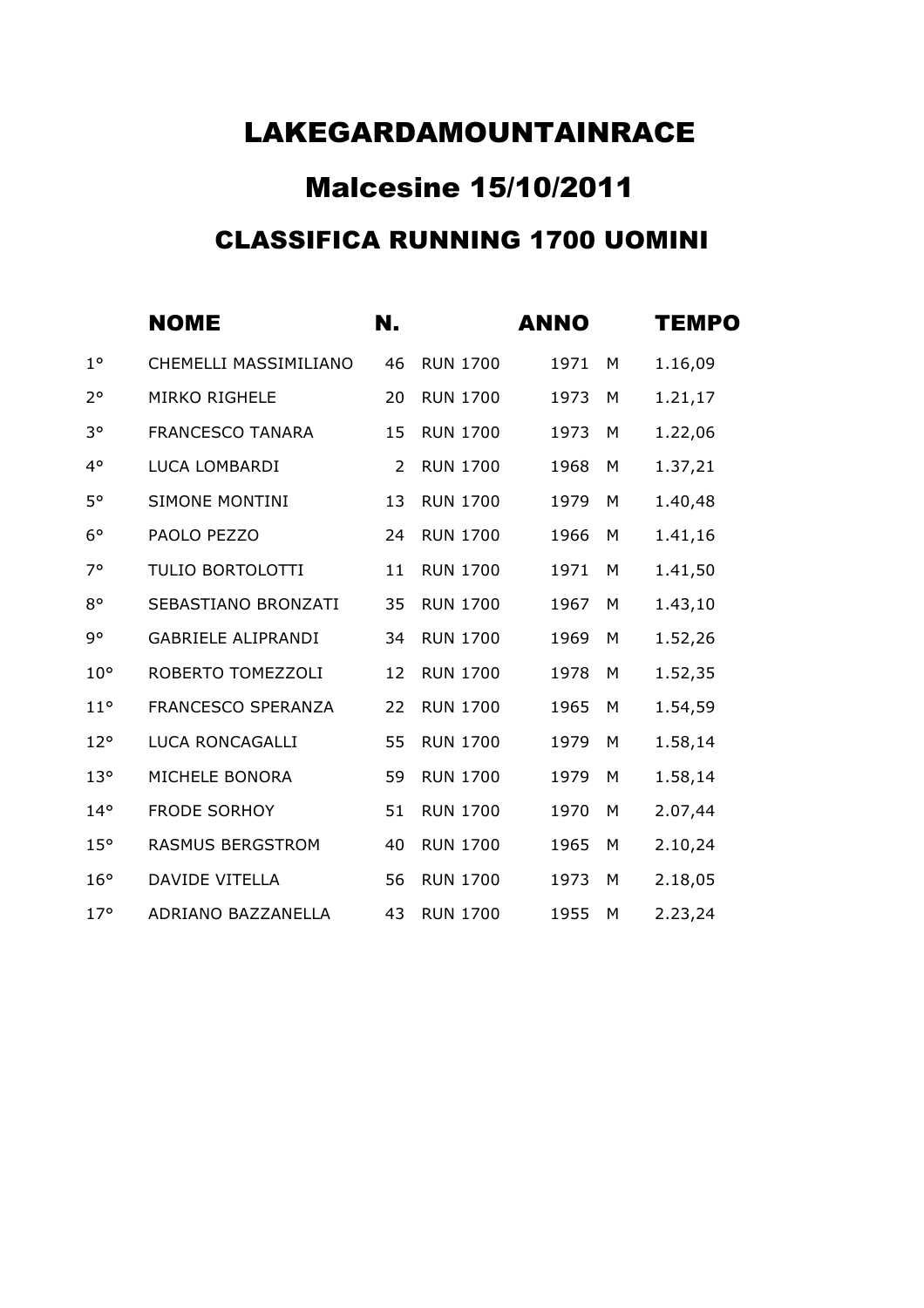# Malcesine 15/10/2011 CLASSIFICA RUNNING 1700 DONNE

|             | <b>NOME</b>                 | N.  |                 | <b>ANNO</b> |     | <b>TEMPO</b> |
|-------------|-----------------------------|-----|-----------------|-------------|-----|--------------|
| $1^{\circ}$ | <b>LARA BONORA</b>          | 27  | <b>RUN 1700</b> | 1973 F      |     | 1.37,22      |
| $2^{\circ}$ | <b>MARIA ROSA BECCHERLE</b> | 29  | <b>RUN 1700</b> | 1967 F      |     | 2.01,15      |
| 30          | VALENTINA MANZANA           | 54  | <b>RUN 1700</b> | 1977 F      |     | 2.07,37      |
| $4^{\circ}$ | <b>JUDITH BURTON</b>        | 53. | <b>RUN 1700</b> | 1966 F      |     | 2.10,04      |
| $5^{\circ}$ | <b>JUSMIN GIACOMAZZI</b>    | 57  | <b>RUN 1700</b> | 1968        | - F | 2.28,44      |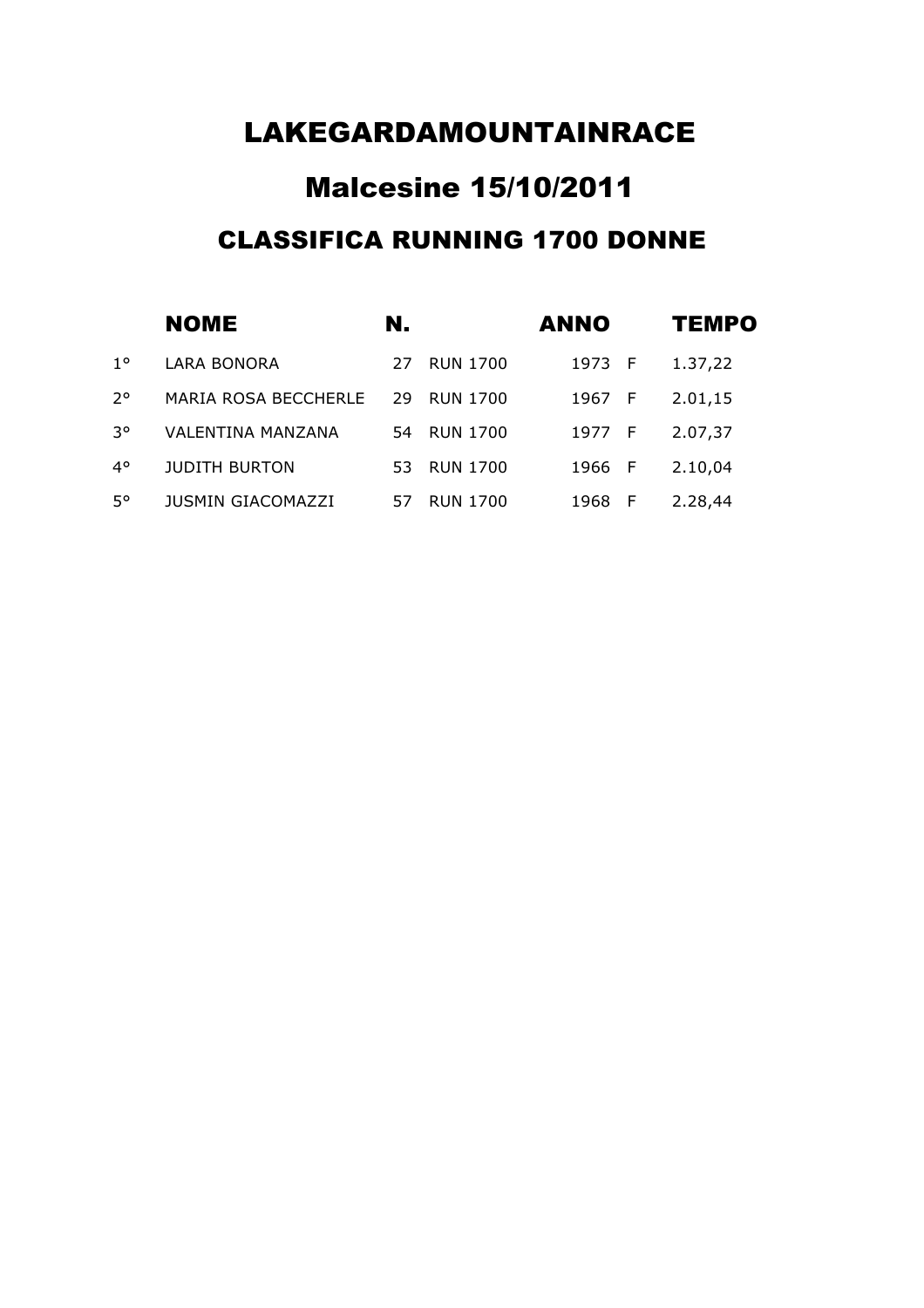## Malcesine 15/10/2011 CLASSIFICA NORDIK WALKING UOMINI

|                 | <b>NOME</b>             | N.  |               | <b>ANNO</b> |   | <b>TEMPO</b> |
|-----------------|-------------------------|-----|---------------|-------------|---|--------------|
| $1^{\circ}$     | MANUEL DEGASPARI        | 188 | NORD. WALKING | 1981        | M | 1.30,17      |
| $2^{\circ}$     | <b>FRANCESCO GRISI</b>  | 193 | NORD. WALKING |             | M | 1.34,33      |
| 3°              | <b>DIEGO GUGOLE</b>     | 182 | NORD. WALKING | 1977        | M | 1.44,01      |
| $4^{\circ}$     | <b>MATTEO GRISI</b>     | 183 | NORD. WALKING | 1977        | M | 1.45,27      |
| 5°              | <b>CRISTIAN AGNOLI</b>  | 184 | NORD. WALKING | 1971        | M | 1.54,32      |
| $6^{\circ}$     | SANDRELLI FABRIZIO      | 194 | NORD. WALKING |             | M | 2.05,07      |
| 7°              | <b>MARIANO MORANDI</b>  | 185 | NORD. WALKING | 1965        | M | 2.07,00      |
| $8^{\circ}$     | MICHELE MOMBELLI        | 180 | NORD. WALKING | 1965        | M | 2.07,42      |
| 9°              | MAURIZIO MAZZURANA      | 186 | NORD. WALKING | 1966        | M | 2.07,55      |
| $10^{\circ}$    | <b>CARLO MICHELINI</b>  | 181 | NORD. WALKING | 1971        | М | 2.13,37      |
| $11^{\circ}$    | <b>GUERRINO BINOTTO</b> | 190 | NORD. WALKING | 1962        | M | 2.16,50      |
| $12^{\circ}$    | <b>MATTIA FRANZELLI</b> | 189 | NORD. WALKING | 1971        | M | 2.20,00      |
| 13 <sup>°</sup> | <b>MARCO TURCI</b>      | 192 | NORD. WALKING | 1941        | M | 3.02,49      |
| $14^{\circ}$    | <b>FABRIZIO PEDRI</b>   | 191 | NORD. WALKING | 1966        | M | 3.12,24      |